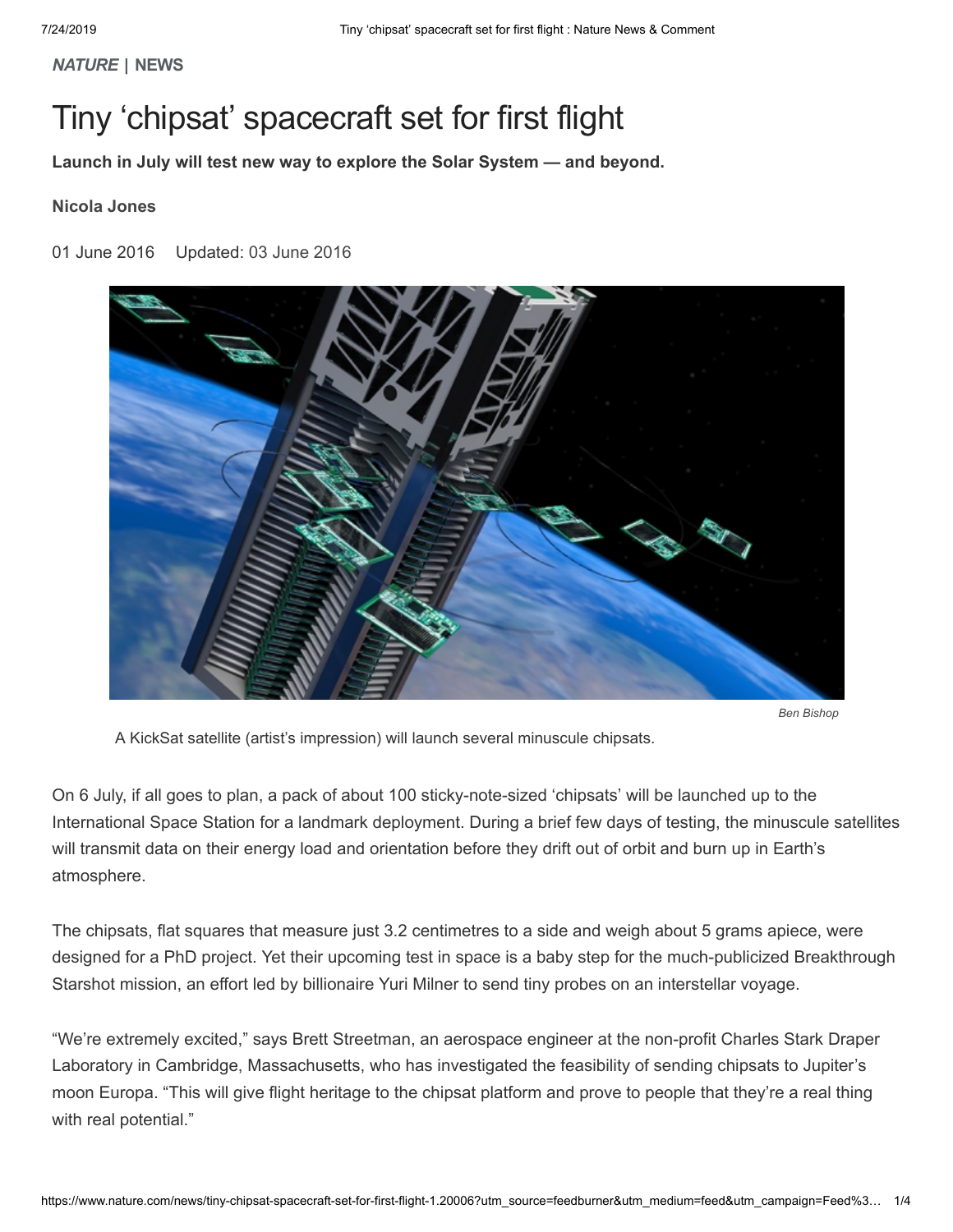#### 7/24/2019 Tiny 'chipsat' spacecraft set for first flight : Nature News & Comment

The probes are the most diminutive members of a growing family of small satellites. Since 2003, researchers have launched hundreds of 10-centimetresided CubeSats — more than 120 last year alone. Engineer Jekan Thanga at Arizona State University in Tempe is now working on an even smaller 'femtosatellite', a 3-centimetre cube that he says has the technological capacity of the first CubeSats. Chipsats, which are smaller and cheaper still, are seen as disposable sensors that could be sent on suicide missions to explore hostile environments, such as Saturn's rings.

"They're all part of the toolbox for next-generation space missions," says Thanga.

## **Related stories**

- [Billionaire](https://www.nature.com/doifinder/10.1038/nature.2016.19750) backs plan to send pint-sized starships beyond the Solar System
- Solar sail to hitch free ride on light [breeze](https://www.nature.com/doifinder/10.1038/nature.2014.15580) in 2016
- Mini [satellites](https://www.nature.com/doifinder/10.1038/508300a) prove their scientific power

### **More related [stories](#page-2-1)**

The upcoming chipsat test, called KickSat-2, is the second incarnation of a

crowdfunded mission developed by researchers at Cornell University in Ithaca, New York. The shoebox-sized KickSat-1 spacecraft successfully launched on 18 April 2014, but it failed to deploy its cargo of 104 chipsats after a cosmic radiation burst reset the clock on its release mechanism. The craft fell out of orbit and burned up with the chipsats still in its hold.

"I was a little bummed out," says Zachary Manchester, an aerospace engineer who built the satellites as a doctoral student in aerospace engineering at Cornell. Fortunately, enough spare parts were lying around to make a second batch relatively quickly and easily.

The chipsats, called Sprites, carry little more than a pair of 60-milliamp solar cells, a radio and an antenna. The KickSat-2 payload includes some newer Sprites that can 'sail' by tilting towards or away from the Sun. A current is run through a coil, turning the chip into a compass needle that aligns with Earth's magnetic field, allowing the chipsat to control its orientation. The probes can be reprogrammed on the fly from the space station.

Sprite prototypes have already proved that they can survive the rigours of space. In 2011, three chipsats were attached to the outside of the space station. They were still working when scientists retrieved them in 2014.

That commercial electronics are good enough to survive space's vacuum and extreme temperatures is a "pretty big deal", says Mason Peck, an aerospace engineer who leads Cornell's chipsat team. But on a flight into deep space, chipsat electronics would face a high risk of damage from radiation. "There are some clear paths to radiation hardening, but it's expensive," says Peck. "And that's not the point. You don't want to make an exquisite satellite. You just launch a million; if only 1% survive then that's fine. You put statistics on your side."

There is plenty of science that Sprites can do closer to home. Peck says that the tiny satellites could be used to verify models of how small bits of debris behave in the upper atmosphere. Like feathers on Earth, the small, flat objects would be heavily affected by drag. "We're not very good at modelling that," says Peck. Another potential project would be to use Sprites to make a high-spatial-resolution map of Earth's magnetic field.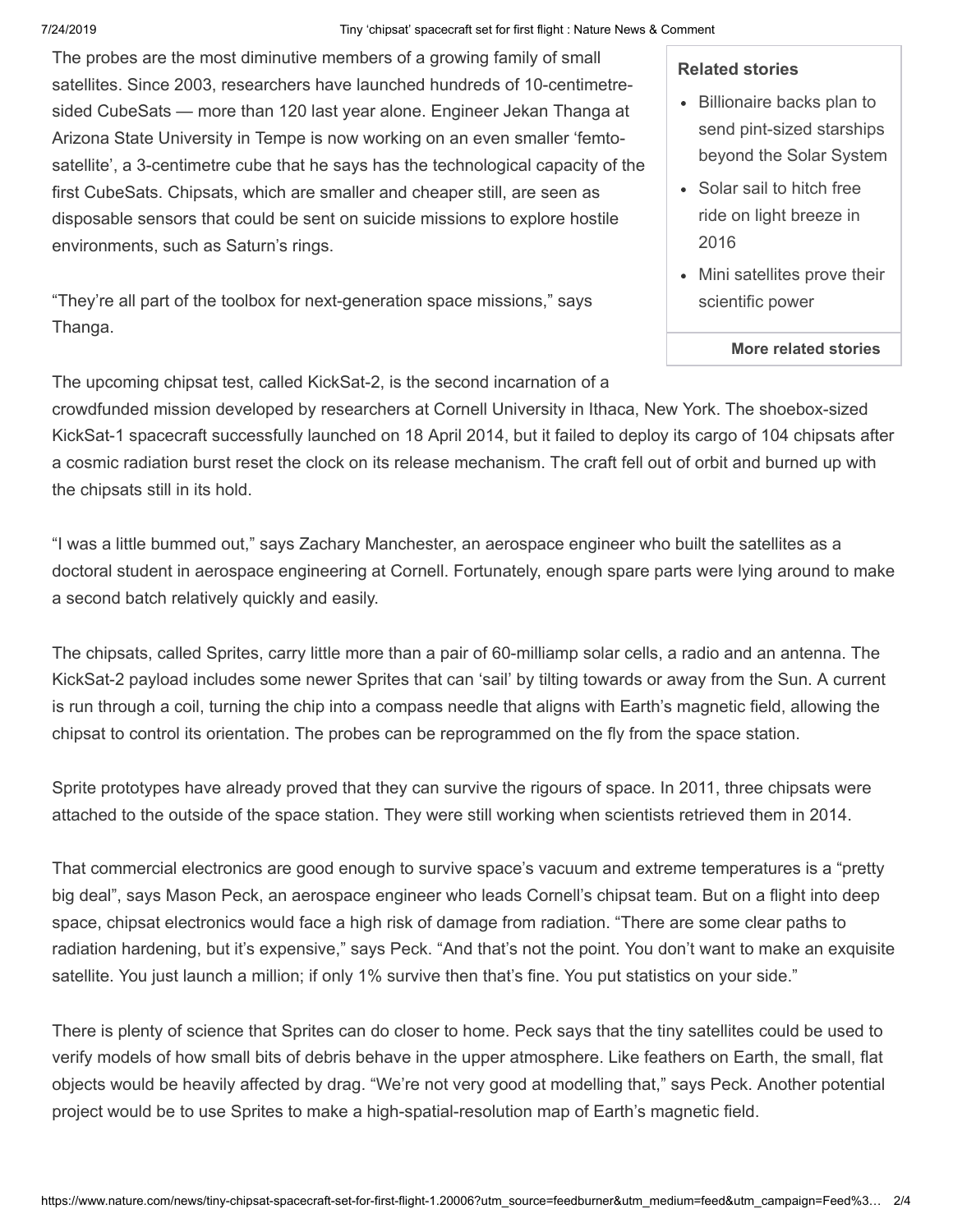### 7/24/2019 Tiny 'chipsat' spacecraft set for first flight : Nature News & Comment

"That would be really useful," agrees Jeffrey Love, a geophysicist with the US Geological Survey in Denver, Colorado, who studies Earth's magnetism. "Ideally you'd want to be measuring it everywhere all the time. This could be a step in that direction."

For the long-term interstellar goal, chipsats will need much better laser-communication capacity. That should be possible, say Peck and Manchester, who are both on the Breakthrough Starshot advisory committee.

"We have gone a long way towards proving we can have a functional tiny craft," says Peck.

# *Nature* **534,** 15–16 (02 June 2016) doi:10.1038/534015a

[Tweet](https://twitter.com/intent/tweet?original_referer=https%3A%2F%2Fwww.nature.com%2Fnews%2Ftiny-chipsat-spacecraft-set-for-first-flight-1.20006%3Futm_source%3Dfeedburner%26utm_medium%3Dfeed%26utm_campaign%3DFeed%253A%2Bnews%252Frss%252Fnews%2B%2528Nature%2B-%2BLatest%2BFree%2BContent%2529%26utm_content%3DGoogle%2BFeedfetcher&ref_src=twsrc%5Etfw&text=Tiny%20%E2%80%98chipsat%E2%80%99%20spacecraft%20set%20for%20first%20flight%20%3A%20Nature%20News%20%26%20Comment&tw_p=tweetbutton&url=https%3A%2F%2Fwww.nature.com%2Fnews%2Ftiny-chipsat-spacecraft-set-for-first-flight-1.20006%3Futm_source%3Dfeedburner%26utm_medium%3Dfeed%26utm_campaign%3DFeed%253A%2Bnews%252Frss%252Fnews%2B%2528Nature%2B-%2BLatest%2BFree%2BContent%2529%26utm_content%3DGoogle%2BFeedfetcher&via=NatureNews) [Follow @NatureNews](https://twitter.com/intent/follow?original_referer=https%3A%2F%2Fwww.nature.com%2Fnews%2Ftiny-chipsat-spacecraft-set-for-first-flight-1.20006%3Futm_source%3Dfeedburner%26utm_medium%3Dfeed%26utm_campaign%3DFeed%253A%2Bnews%252Frss%252Fnews%2B%2528Nature%2B-%2BLatest%2BFree%2BContent%2529%26utm_content%3DGoogle%2BFeedfetcher&ref_src=twsrc%5Etfw®ion=follow_link&screen_name=NatureNews&tw_p=followbutton)

# **[Updates](javascript:;)**

<span id="page-2-0"></span>**Updated:** KickSat-2's organizers say that [last-minute](https://www.kickstarter.com/projects/zacinaction/kicksat-your-personal-spacecraft-in-space/posts/1591078) paperwork problems will prevent their satellites from launching to the International Space Station on 6 July.

# <span id="page-2-1"></span>**[Related](javascript:;) stories and links**

# **From nature.com**

- **[Billionaire](https://www.nature.com/doifinder/10.1038/nature.2016.19750) backs plan to send pint-sized starships beyond the Solar System** 13 April 2016
- **Solar sail to hitch free ride on light [breeze](https://www.nature.com/doifinder/10.1038/nature.2014.15580) in 2016** 17 July 2014
- **Mini satellites prove their [scientific](https://www.nature.com/doifinder/10.1038/508300a) power** 16 April 2014
- **Blog post: Chipsat pioneer named NASA's chief [technologist](http://blogs.nature.com/news/2011/11/chipsat_pioneer_named_nasas_ch.html)**

# **From elsewhere**

- **KickSat [specifications](https://directory.eoportal.org/web/eoportal/satellite-missions/k/kicksat)**
- **KickSat at [Kickstarter](https://www.kickstarter.com/projects/zacinaction/kicksat-your-personal-spacecraft-in-space)**
- **[Breakthrough](http://breakthroughinitiatives.org/Initiative/3) Starshot**

For the best commenting experience, please login or [register](https://www.nature.com/foxtrot/svc/login?type=commenting) as a user and agree to our [Community](https://www.nature.com/info/community-guidelines.html) Guidelines. You will be re-directed back to this page where you will see comments updating in real-time and have the ability to recommend comments to other users.

**Commenting is currently unavailable.**